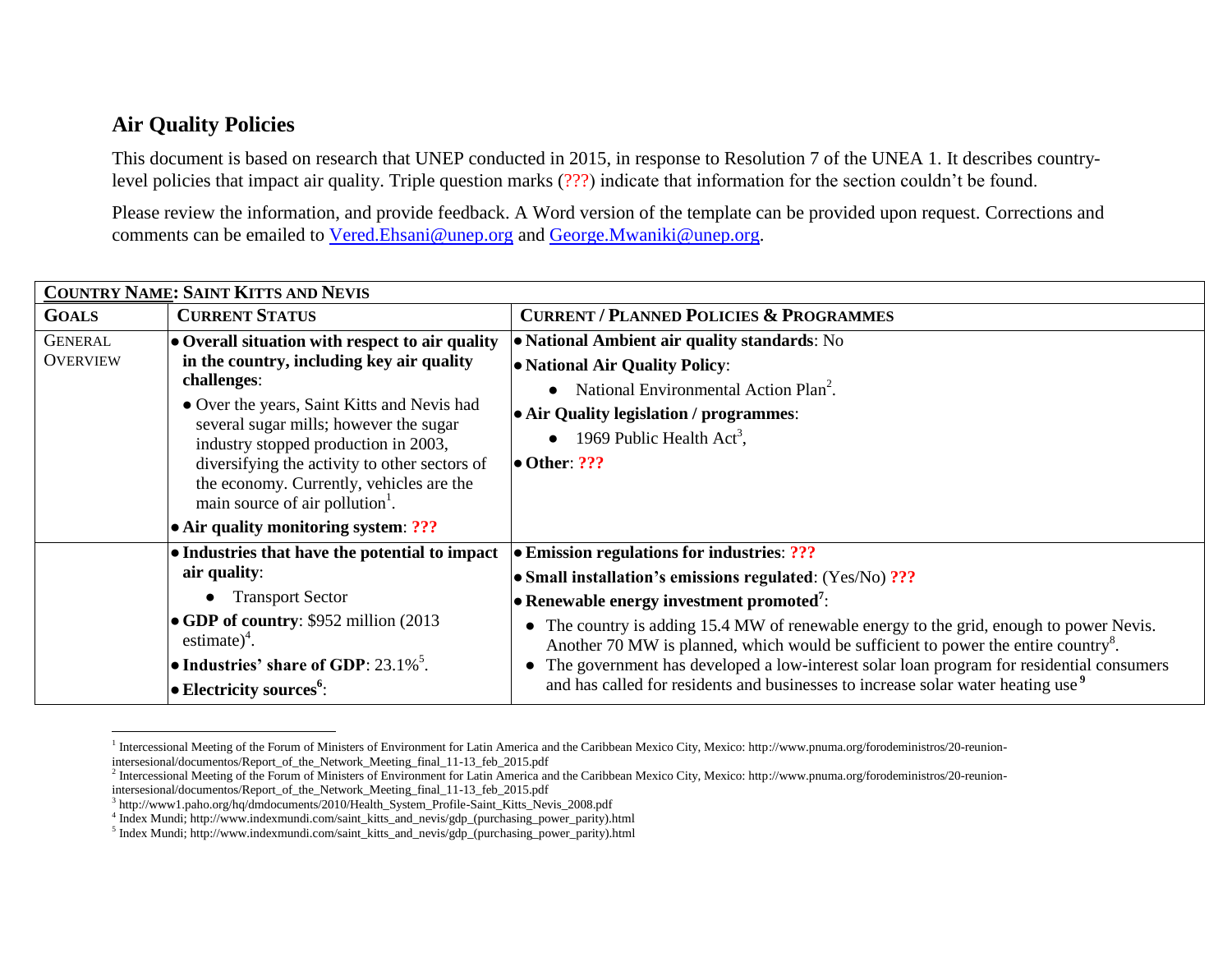|                                                                                            | Diesel $-94.33%$<br>Wind $-3.90%$<br>Solar $-1.77%$                                                                                                                                                                                                                                                                                                                                  | • Both grid-powered induction lighting and solar-powered street lights are now in place along<br>roadways.<br>There is a 7 MW waste-to-energy power plant is slated to come online on St. Kitts in 2015.<br>The main airport offsets 100% of its electricity with a 1 MW solar photovoltaic farm.<br>• In 2010, a 2.2 MW wind power plant, consisting of eight GEV MP 275/32 turbines rated at<br>275 kW each, was completed on Nevis.<br><b>Energy efficiency incentives:</b> (ex: Subsidies, labelling, rebates etc.) <sup>10</sup> In 2014, a light bulb<br>exchange program was launched to replace existing residential lighting with 323,000 LED bulbs<br>at a cost of roughly \$2.5 million; the manufacturing sector underwent a comprehensive energy<br>audit; and SKELEC began a smart meter pilot program during a smart grid update.<br>• Incentives for clean production and installation of pollution prevention technologies No<br>$\bullet$ Actions to ensure compliance with regulations: (monitoring, enforcement, fines etc.) ???<br>• Other actions at national, sub-national and / or local level to reduce industry emissions: ??? |
|--------------------------------------------------------------------------------------------|--------------------------------------------------------------------------------------------------------------------------------------------------------------------------------------------------------------------------------------------------------------------------------------------------------------------------------------------------------------------------------------|----------------------------------------------------------------------------------------------------------------------------------------------------------------------------------------------------------------------------------------------------------------------------------------------------------------------------------------------------------------------------------------------------------------------------------------------------------------------------------------------------------------------------------------------------------------------------------------------------------------------------------------------------------------------------------------------------------------------------------------------------------------------------------------------------------------------------------------------------------------------------------------------------------------------------------------------------------------------------------------------------------------------------------------------------------------------------------------------------------------------------------------------------------|
| <b>REDUCE</b><br><b>EMISSIONS</b><br><b>FROM</b><br><b>TRANSPORT</b>                       | • Key transport-related air quality<br>challenges: (ex: vehicle growth, old fleet,<br>dirty fuel, poor public transport etc.) The<br>number of units of used vehicles in the<br>country is increasing year by year, as<br>registered in the year 2013, 168 units of used<br>vehicles were imported in the nation from<br>Japan, which increased to 436 units in 2014 <sup>11</sup> . | • Vehicle emission limit: None<br>• Fuel Sulphur content: $(in ppm)^{12}$ Diesel 500ppm; Petrol 400ppm<br><b>• Restriction on used car importation</b> : No import restriction <sup>13</sup> . Environmental levy to be paid,<br>depending on vehicle age <sup>14</sup> .<br>• Actions to expand, improve and promote public transport and mass transit: ???<br>• Actions to promote non-motorized transport: (ex: include sidewalks and bike lanes in new<br>road projects, car-free areas etc.) ???<br>• Other transport-related actions: ???                                                                                                                                                                                                                                                                                                                                                                                                                                                                                                                                                                                                          |
| <b>REDUCE</b><br><b>EMISSIONS</b><br><b>FROM OPEN</b><br><b>BURNING OF</b><br>AGRICULTURAL | • Outdoor, open burning: (ex: is it commonly<br>done? burning what kinds of wastes? etc.)<br>Open burning of municipal waste is<br>commonly practiced <sup>15</sup> .                                                                                                                                                                                                                | • Legal framework: (ex: is burning banned?) ???<br>• Actions to prevent open burning of municipal waste and / or agricultural waste: ???                                                                                                                                                                                                                                                                                                                                                                                                                                                                                                                                                                                                                                                                                                                                                                                                                                                                                                                                                                                                                 |

 $\overline{a}$ 

<sup>6</sup> Energy Transition Initiative; http://www.nrel.gov/docs/fy15osti/62706.pdf

<sup>&</sup>lt;sup>7</sup> Energy Transition Initiative; http://www.nrel.gov/docs/fy15osti/62706.pdf

<sup>8</sup> Energy Transition Initiative; http://www.nrel.gov/docs/fy15osti/62706.pdf

<sup>9</sup> Energy Transition Initiative; http://www.nrel.gov/docs/fy15osti/62706.pdf

<sup>&</sup>lt;sup>10</sup> Energy Transition Initiative; http://www.nrel.gov/docs/fy15osti/62706.pdf

<sup>11</sup> https://jctjapan.wordpress.com/saint-kitts-and-nevis-used-car-market/

<sup>&</sup>lt;sup>12</sup> United Nations Environmental Programme; http://www.unep.org/transport/pcfv/PDF/Maps\_Matrices/LAC/matrix/LAC\_combined\_March2012.pdf

<sup>13</sup> United Nations Environmental Programme; http://www.unep.org/transport/pcfv/PDF/Maps\_Matrices/LAC/matrix/LAC\_combined\_March2012.pdf

<sup>14</sup> United Nations Environmental Programme; http://www.unep.org/transport/pcfv/PDF/Maps\_Matrices/LAC/matrix/LAC\_combined\_March2012.pdf

<sup>15</sup> National Implementation Plan for the Management of Persistent Organic Pollutants; file:///C:/Users/opiyog/Downloads/UNEP-POPS-NIP-SaintKittsandNevis-1.English%20(2).pdf